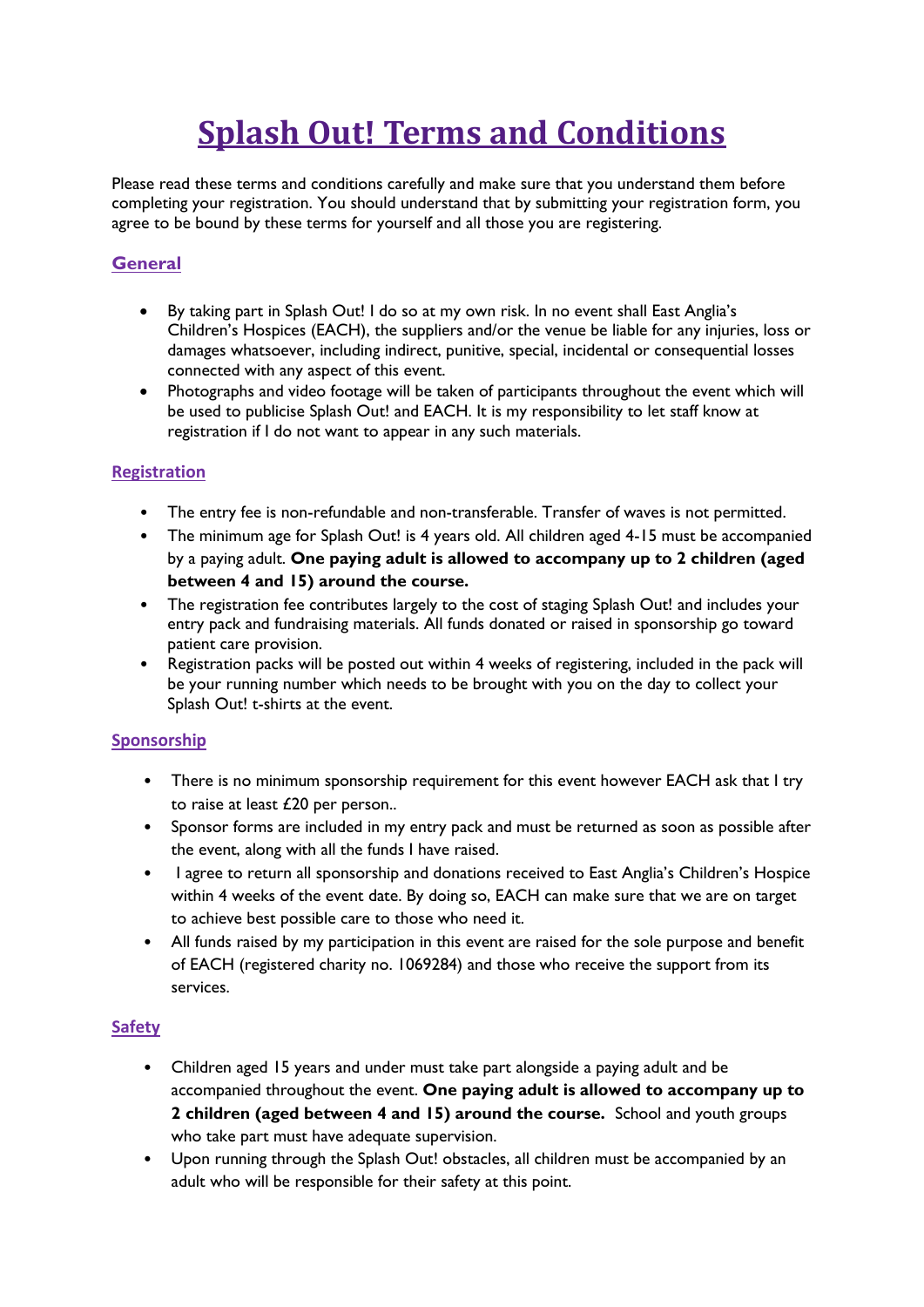- On no account is alcohol to be brought into the event site or consumed during the event. EACH reserve the right to refuse entry to anyone under the influence of alcohol.
- **NO DOGS** are allowed to participate in Splash Out!. This is in the best interest of your family pet and all those participating.
- Splash Out! involves a level of sustained physical activity. Participants make the decision to take part and must be satisfied that this activity is suitable for them as individuals. Neither EACH nor its affiliates can be held accountable for aggravation to illness or injury sustained due to participation in this activity.
- Photographs and video footage will be taken of participants throughout the event which will be used to publicise Splash Out! and EACH. It is my responsibility to let staff know at registration if I do not want to appear in any such materials.
- EACH reserves the right to update its terms and conditions in relation to the Splash Out! at any time prior to the event. All participants will be provided with any updated terms and conditions in advance of the event.

### **COVID**

- Anyone who falls into the clinically or extremely clinically vulnerable category for coronavirus should also consult their GP prior to signing up to the event.
- Should Splash Out! not go ahead due to the ongoing pandemic we will communicate this to you as soon as possible via email. We promise to automatically defer your ticket to the new event date. You will be able to request a full refund if you are unable to make the new date.
- If you are displaying COVID-19 symptoms, have tested positive, have been contacted by Test and Trace or still within your ten-day isolation period you will not be permitted to attend the event and will be able to obtain a refund. Please email events@each.org.uk to notify us of this.
- We are working in consultation with Local Authorities, Government advice, Health & Safety Professionals and Industry bodies to ensure that all measures we are taking are suitable and up to date with current guidelines. Because of this, information on social distancing, face masks and specific COVID- 19 procedures will be announced nearer the event date to ensure current guidelines are followed. All event information will be emailed to each lead booker (with the email address provided at sign up) and it is the participants responsibility to read and follow this guidance.

#### **What Should I wear?**

- It is my responsibility to come suitably dressed for the event.
- It is advised to bring a change of clothes and shoes, as well as a towel. There are no changing facilities provided at the venue.

## **Cancellation**

- EACH reserves the right to cancel this event at any time. In the event of this happening, entry fees and sponsorship will be refunded in full.
- If the Event is cancelled because of circumstances of force majeure, the participant will not be entitled to any refunding of the entry fee and/or compensation of other losses, such as travelling or accommodation expenses.

### **Data protection**